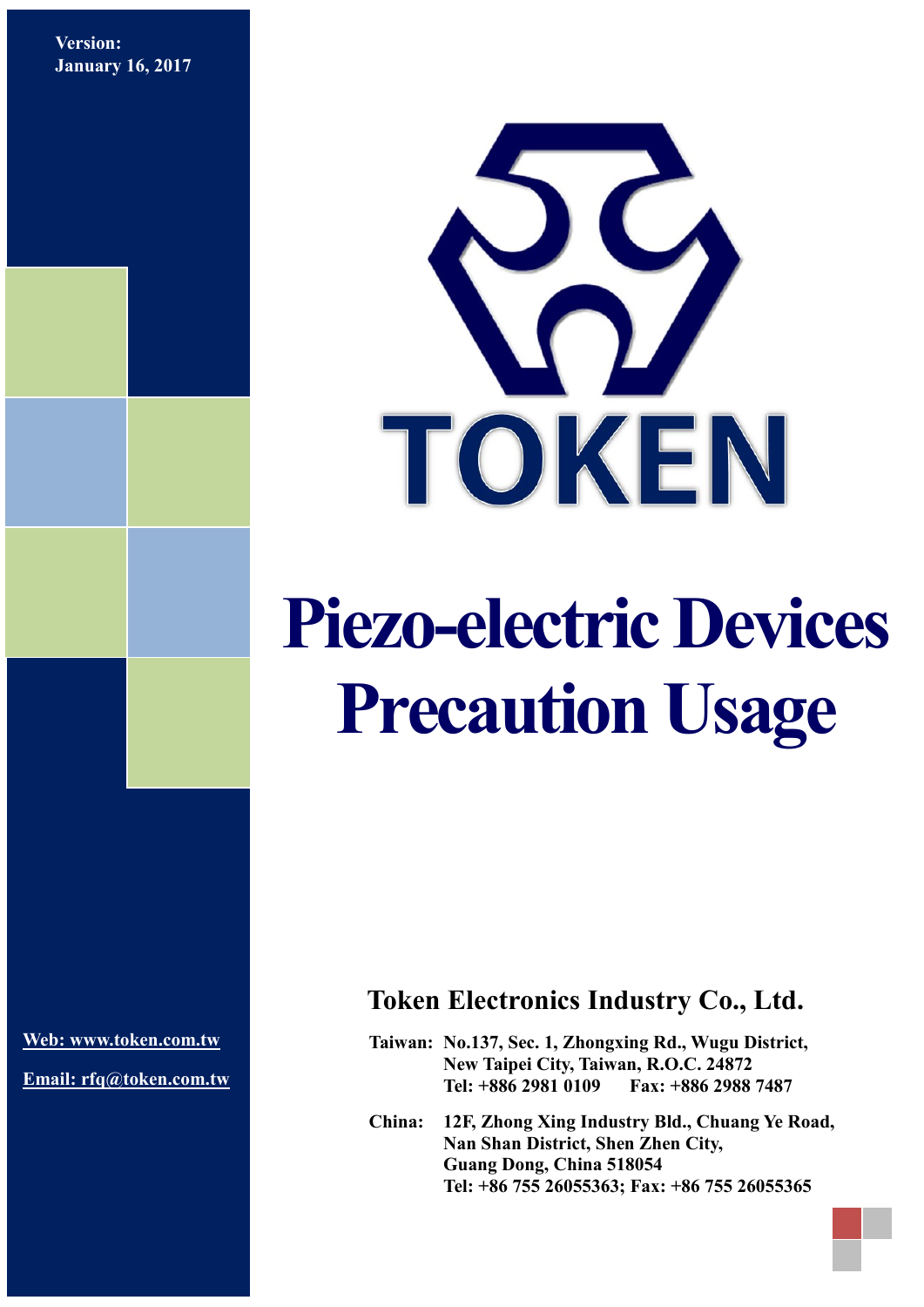

# **Resonator General Usages**

# **Chip Type Resonator Soldering Conditions**



**Reflow Solderings of Chip Type Ceramic Resonator**

#### 1. Reflow

One heat stress, shown in the profile at right, is applied to resonator, then after being placed in natural conditions for 1 hour, the resonator is measured.

- a. Pre-heating conditions should be  $+150$  to  $+180^{\circ}$  for 60 to 120 seconds. Ascending time up to  $+150^{\circ}$  should be longer than 30 seconds.
- b. Heating conditions should be within 40 seconds at  $+230^{\circ}$  min., but peak temperature should be lower than  $+260^{\circ}$ C.
- 2. Soldering Iron

Soldering iron of  $+300\pm5^{\circ}$  should be placed 0.5mm above electrode of resonator. Melting solder through soldering iron should be applied to electrode for  $3\pm 1$  seconds; then, after being placed in natural conditions for 24 hour, the resonator should be measured.

## **Wash**

Please contact us in case you need washable component.

#### **Notice for Mounting**

- 1. The component is recommended for use with placement machines which employ optical placement capabilities. The component might be damaged by excessive mechanical force. Please make sure to evaluate by using placement machines before going into mass production. Do not use placement machines which utilize mechanical positioning. Please contact Token for details beforehand.
- 2. Please insure the component is thoroughly evaluated in your application circuit.
- 3. Please do not apply excess mechanical stress to the component and terminals during soldering.



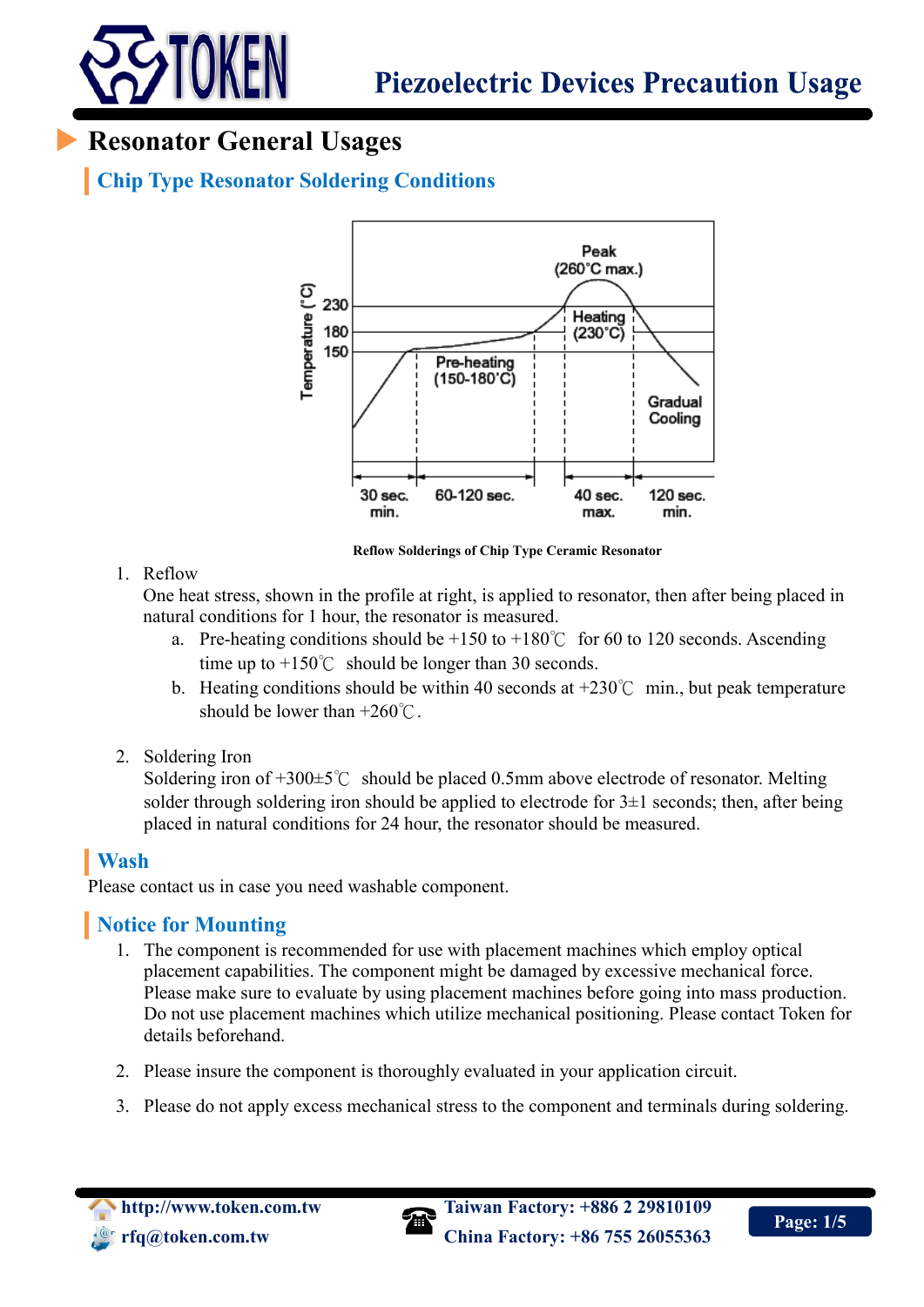

#### **Notice (Lead type Resonator Soldering and Mounting)**

The component cannot withstand washing. Please do not apply excessive mechanical stress to the component and lead terminals during soldering.

#### **Notice (Lead type Resonator Storage and Operating Conditions)**

1. Product Storage Condition

Please stores the products in room where the temperature/humidity is stable. And avoid such places where there are large temperature changes. Please store the products under the following conditions:

Temperature:  $-10$  to  $+40$  °C Humidity: 15 to 85% R.H.

2. Expire Date on Storage

Expire date (Shelf life) of the products is 3 months after delivery under the conditions of a sealed and an unopened package. Please use the products within 3 months after delivery. If you store the products for a long time (more than 3 months), use carefully because the products may be degraded in the Solderability and/or rusty. Please confirm Solderability and characteristics for the products regularly.

- 3. Notice on Product Storage
	- a. Please do not store the products in a chemical atmosphere (Acids, Alkali, Bases, Organic gas, Sulfides and so on), because the characteristics may be reduced in quality, and/or be degraded in the Solderability due to the storage in a chemical atmosphere.
	- b. Please do not put the products directly on the floor without anything under them to avoid damp places and/or dusty places.
	- c. Please do not store the products in the places such as: in a damp heated place, in a place where direct sunlight comes in, in place applying vibrations.
	- d. Please use the products immediately after the package is opened, because the characteristics may be reduced in quality, and/or be degraded in the solderability due to storage under the poor condition.
	- e. Please do not drop the products to avoid cracking of ceramic element.
- 4. Others

Conformal coating or washing of the component is not acceptable because it is not hermetically sealed. Please be sure to consult with our sales representative or engineer whenever and prior to using the products.

#### **Notice (Lead type Resonator Rating)**

The component may be damaged if excess mechanical stress is applied.

#### **Notice (Lead type Resonator Handling)**

Piezo ceramic may stop oscillating or oscillate irregularly under improper circuit conditions.

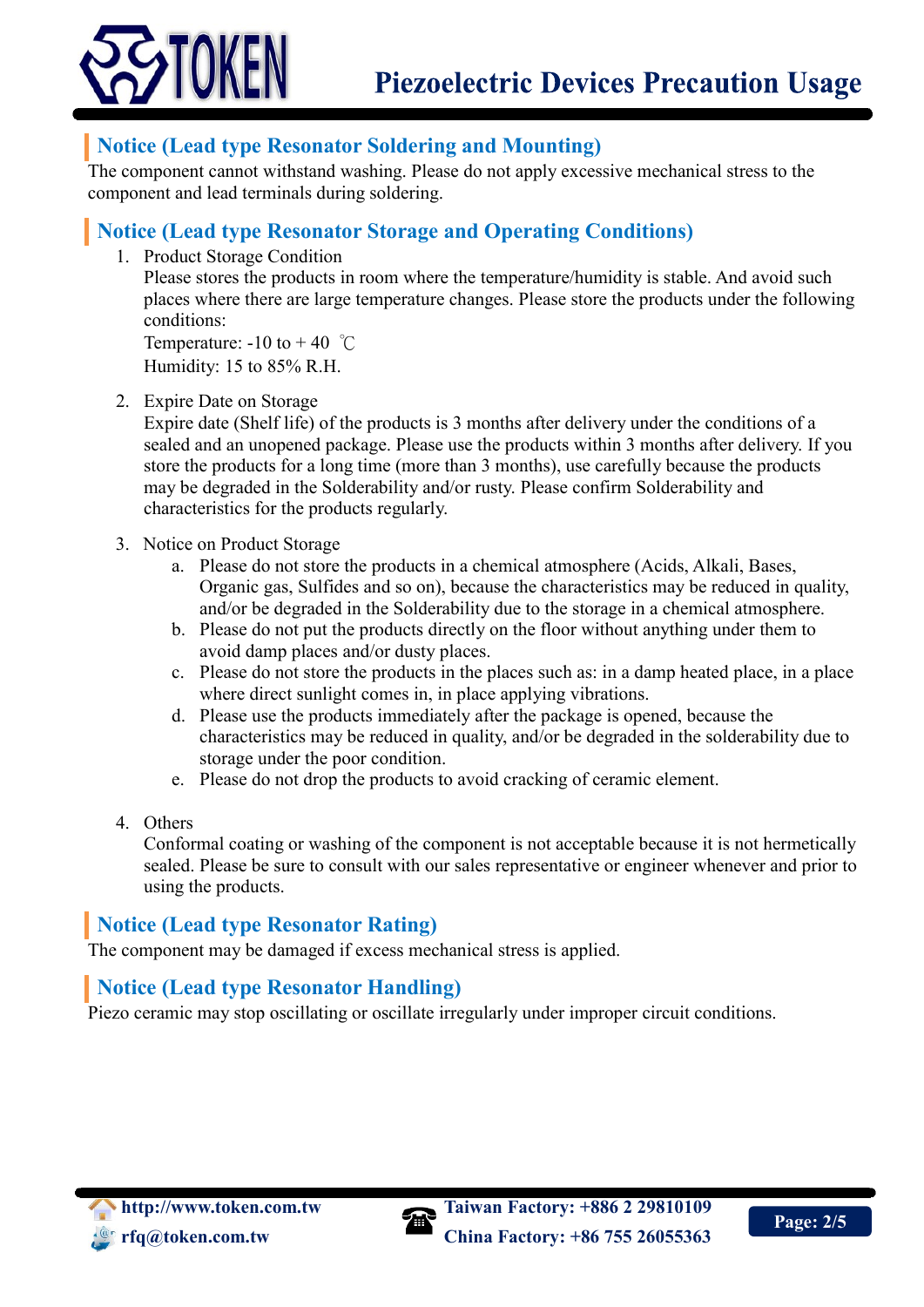

# **Chip Ceramic Filter General Usages**

**Chip Ceramic Filter Standard Reflow Soldering Conditions**



**Reflow Soldering of Chip Ceramic Filter**

1. Reflow

Filter is soldered twice within the following temperature conditions.

2. Soldering Iron

Filter is soldered at +350±5℃ for 3.0±0.5 seconds. The soldering iron should not touch the filter while soldering.

## **Chip Ceramic Filter Wash**

The component cannot withstand washing.

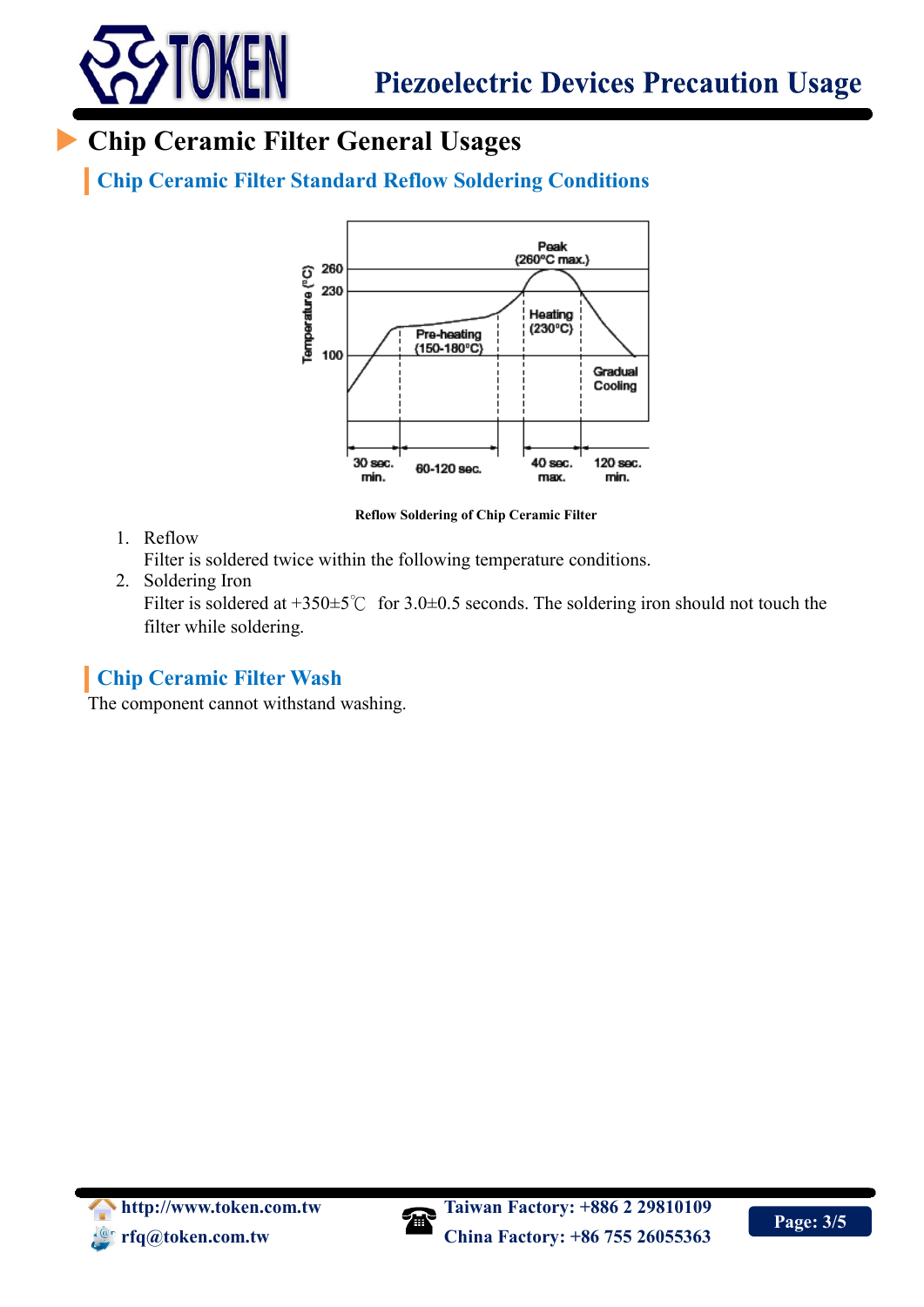

### **Notice for Chip Ceramic Filter Handling**

- 1. The component will be damaged when an excessive stress is applied.
- 2. The component may be damaged if excess mechanical stress is applied to it mounted on the printed circuit board.
- 3. Design layout of components on the PC board to minimize the stress imposed on the warp or flexure of the board.
- 4. After installing chips, if solder is excessively applied to the circuit board, mechanical stress will cause destruction resistance characteristics to lower. To prevent this, be extremely careful in determining shape and dimension before designing the circuit board diagram.
- 5. The component may be damaged during mounting process if some parts of mounter such as positioning claws or nozzle are worn down. The regular maintenance recommended for mounters should be done to prevent troubles.
- 6. The component is recommended with placement machines which employ optical placement capabilities. The component might be damaged by excessive mechanical force. Please make sure that you have evaluated by using placement machines before going into mass production. Do not use placement machines which utilize mechanical positioning. Please contact Token for details beforehand.
- 7. When correcting chips with a soldering iron, the tip of the soldering iron should not directly touch the chip component. Depending on the soldering conditions, the effective area of terminations may be reduced. The use of solder containing Ag should be done to prevent the electrode erosion.
- 8. Do not clean or wash the component as it is not hermetically sealed.
- 9. In case of covering filter with over coat, conditions such as material of resin, cure temperature, and so on should be evaluated carefully.
- 10. Do not use strong acidity flux, more than 0.2wt% chlorine content, in re-flow soldering.
- 11. Accurate test circuit values are required to measure electrical characteristics. It may be a cause of miscorrelation if there is any deviation, especially stray capacitance, from the test circuit in the specification.
- 12. To avoid reliability degradation caused by thermal stress, when unpacked, store the component in an atmosphere at 30℃ and below 60%R.H., and solder within 1 week.
- 13. For safety purposes, connect the output of filters to the IF amplifier through a D.C. blocking capacitor. Avoid applying a direct current to the output of ceramic filters.